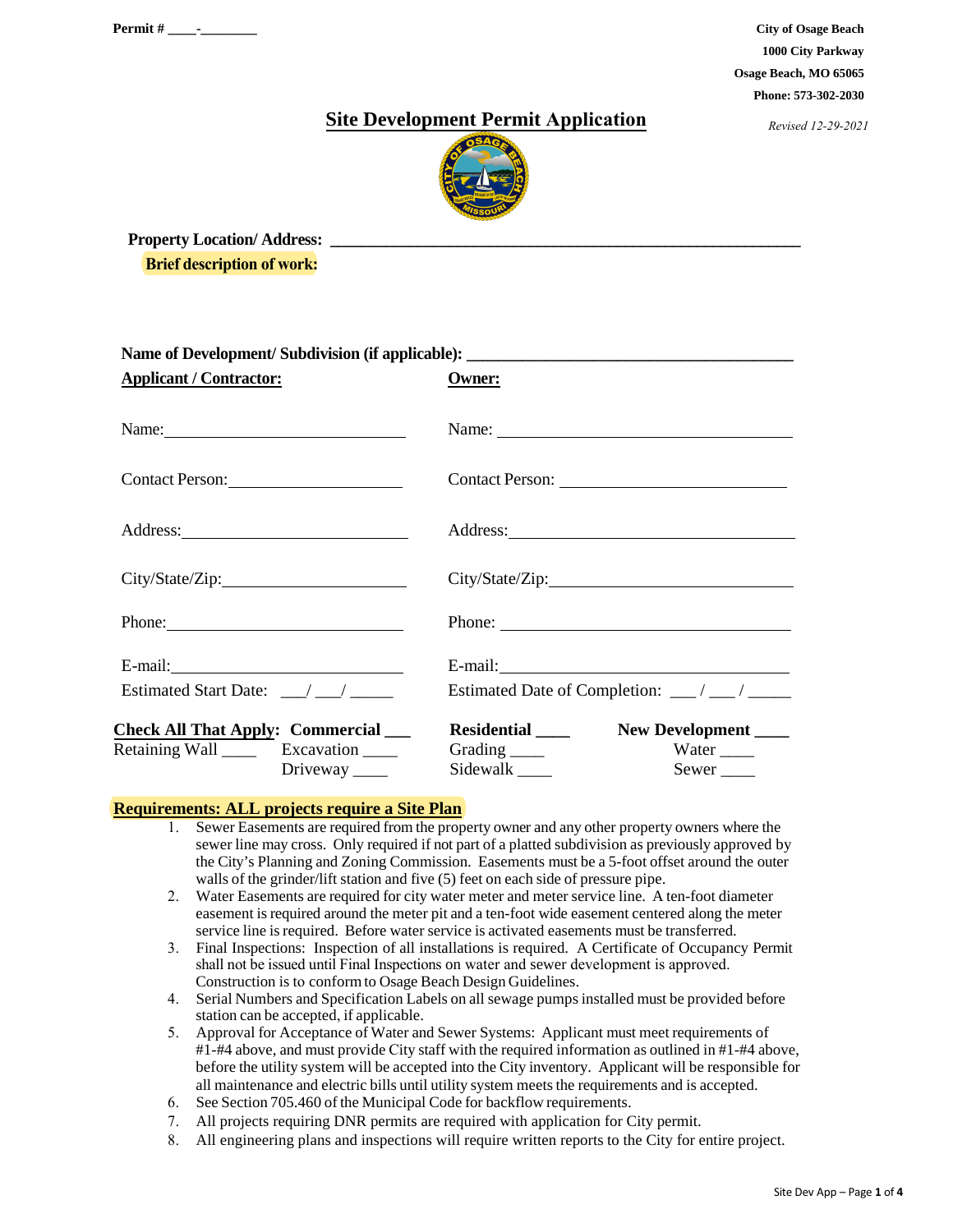|                                                                                  | Site Dev Permit Fee shall be two percent (2%) of the estimated cost of improvements.                       |  |  |                   |                  |    |    |                             |
|----------------------------------------------------------------------------------|------------------------------------------------------------------------------------------------------------|--|--|-------------------|------------------|----|----|-----------------------------|
|                                                                                  | <b>Permit fees are figured by a City Official.</b>                                                         |  |  |                   |                  |    |    |                             |
| (See attached schedule of fees)                                                  |                                                                                                            |  |  |                   |                  |    |    |                             |
| <b>ARE YOU PAYING FOR A GHOST METER FOR THIS PROPERTY? Yes No</b>                |                                                                                                            |  |  |                   |                  |    |    |                             |
| <b>Account Name &amp;/or Account #</b>                                           |                                                                                                            |  |  |                   |                  |    |    |                             |
| What size meter do you need? Circle one: $5/8$ " 1"                              | Water Tap Fee: Actual cost of meter (based on meter size)                                                  |  |  | $1\frac{1}{2}$ 2" |                  | 3" | 4" | Larger                      |
| Water Impact Fee*                                                                | $5/8$ " - \$1,150 1" - \$2,875 1 $\frac{1}{2}$ " - \$5,750 2" - \$9,200<br>$3'' - $18,400$ $4'' - $57,500$ |  |  |                   | $6$ "- \$143,750 |    |    | (larger per City Ordinance) |
| *These fees are for Inside City Limits other fees apply for Outside City Limits. |                                                                                                            |  |  |                   |                  |    |    |                             |
| <b>HAS THIS PROPERTY EVER BEEN CONNECTED TO CITY SEWER?</b> Yes                  |                                                                                                            |  |  |                   |                  |    |    | No.                         |

All the above information is true and correct, and I understand that all installations must be approved prior to work commencement and inspected during construction and that the service will not be turned on until a final inspection and acceptance has been made by the City of Osage Beach.

Owner's Signature/Date Contractor's Signature/Date (Signature Required Prior to Construction) (Current City of Osage Beach Contractor's License required

Applicant's Signature/Date Note: this permit is valid for one calendar year beginning upon the date of issuance.

#### *NOTE: TIMELY COMPLETION OF THE WORK IS REQUIRED:*

- *1. Disruption of public access or use shall be minimized to the maximum extent practicable.*
- *2. Work within the City right-of-way or easement shall be done on a continuous basis, i.e.:once work is*
- *started it shall be continuous during normal work hours on a continual basis until completed.*
- *3. Leaving open trenches or other excavations for more than forty-eight (48) hours is PROHIBITED.*

### **Site Development Schedule of Fees - calculated by a City Official**

|                                    | Est.                            |              | Unit         | <b>Extension</b> |
|------------------------------------|---------------------------------|--------------|--------------|------------------|
| <b>Description</b>                 | Quantity                        | Unit         | <b>Price</b> | <b>Figure</b>    |
|                                    | <b>CONSTRUCTION OF STREETS</b>  |              |              |                  |
| Subgrade Excavating                |                                 | <b>CY</b>    | \$4.00       |                  |
| Import Excavation and Placement    |                                 | <b>CY</b>    | \$5.00       |                  |
| <b>Concrete Paving</b>             |                                 | <b>SY</b>    | \$31.50      |                  |
| <b>Asphaltic Concrete</b>          |                                 | SY           | \$6.00       |                  |
| <b>Agregate Base</b>               |                                 | SY           | \$3.50       |                  |
| Conc Curb & Gutter                 |                                 | LF           | \$13.75      |                  |
|                                    | CONSTRUCTION OF GUARD RAIL      |              |              |                  |
| <b>Guard Rail</b>                  |                                 | LF           | \$31.00      |                  |
| <b>End Sections</b>                |                                 | EA           | \$55.00      |                  |
|                                    | <b>CONSTRUCTION OF SIDEWALK</b> |              |              |                  |
| Sidewalk                           |                                 | SY           | \$25.00      |                  |
|                                    | <b>STORM SEWERS</b>             |              |              |                  |
| Storm Sewer Pipe (CMP/RCP/Plastic) |                                 | LF           | \$39.00      |                  |
| <b>Storm Manhole/Junction Box</b>  |                                 | EA           | \$2,000.00   |                  |
| Curb Inlet                         |                                 | EA           | \$2,600.00   |                  |
| Grate/Area Inlet                   |                                 | EA           | \$2,743.00   |                  |
| <b>Flared End Section</b>          |                                 | EA           | \$150.00     |                  |
| Riprap                             |                                 | SY           | \$16.25      |                  |
| <b>Paved Concrete Swale</b>        |                                 | LE           | \$22.50      |                  |
|                                    | <b>STREET LIGHTS</b>            |              |              |                  |
| <b>Street Lights</b>               |                                 | EA           | \$450.00     |                  |
|                                    | <b>RETAINING WALLS</b>          |              |              |                  |
| Modular Block Retaining Wall       |                                 | <b>SF</b>    | \$22.00      |                  |
| Concrete Retaining Wall            |                                 | <b>SF</b>    | \$11.75      |                  |
|                                    | <b>EROSION CONTROL</b>          |              |              |                  |
| <b>Erosion Control</b>             |                                 | <b>ACRES</b> | \$1,200.00   |                  |

**TOTAL SITE DEV \$\_\_\_\_\_\_\_\_\_\_\_\_\_\_\_**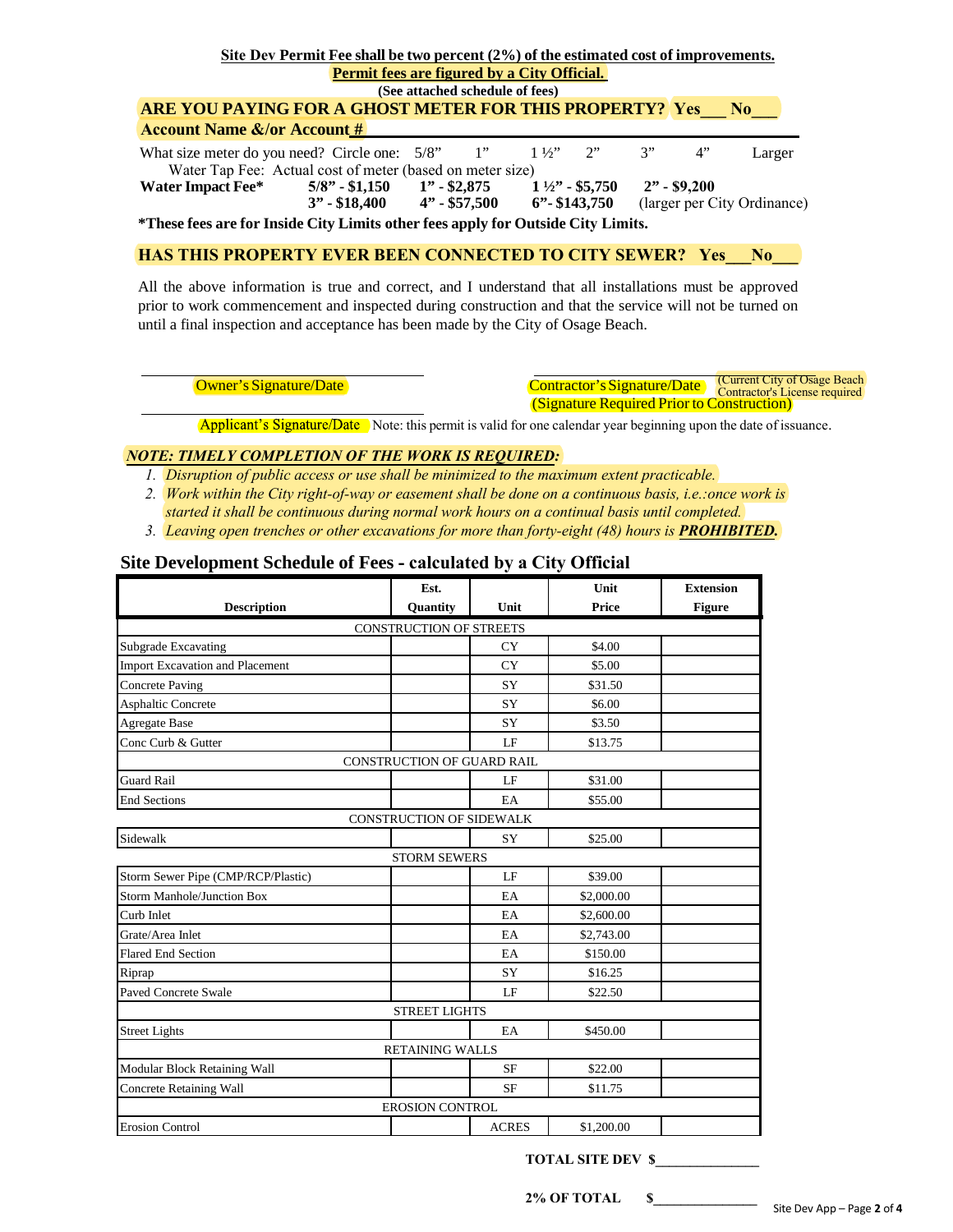|                                            | Est.                      |      | Unit        | <b>Extension</b> |
|--------------------------------------------|---------------------------|------|-------------|------------------|
| <b>Description</b>                         | Quantity                  | Unit | Price       | <b>Figure</b>    |
|                                            | <b>WATER CONSTRUCTION</b> |      |             |                  |
| Water Main (6" and above)                  |                           | LF   | \$20.00     |                  |
| <b>Meter Service Lines</b>                 |                           | LF   | \$12.00     |                  |
| Air Release Valves                         |                           | EA   | \$1,300.00  |                  |
| Water Meter in PVC pit                     |                           | EA   | \$500.00    |                  |
| Water Meter in Concrete pit                |                           | EA   | \$600.00    |                  |
| Fire Hydrants                              |                           | EA   | \$2,300.00  |                  |
| <b>Waterlines Valves</b>                   |                           | EA   | \$800.00    |                  |
| Waterline Tap                              |                           | EA   | \$750.00    |                  |
|                                            | SEWER CONSTRUCTION        |      |             |                  |
| Sewer Main/Pressure Sewer                  |                           | LE   | \$20.00     |                  |
| Grinder Pump in Fiberglass WW (all sizes)  |                           | EA   | \$15,000.00 |                  |
| Lift Station Concrete Wet Well (all sizes) |                           | EA   | \$25,000.00 |                  |
| <b>Sewer Valves</b>                        |                           | EA   | \$725.00    |                  |
| Air Vacuum Release Valves                  |                           | EA   | \$2,200.00  |                  |
| Gravity Sewer Mains (8" and above)         |                           | LE   | \$22.00     |                  |
| <b>Gravity Sewer Service Lines</b>         |                           | LE   | \$16.00     |                  |
| Manholes (all sizes)                       |                           | EA   | \$2,125.00  |                  |
| Sewer line Tap                             |                           | EA   | \$1,500.00  |                  |

 **TOTAL WATER SITE DEV \$\_\_\_\_\_\_\_\_\_\_\_\_\_\_\_\_\_\_\_\_\_\_** 

**TOTAL SEWER SITE DEV \$\_\_\_\_\_\_\_\_\_\_\_\_\_\_\_\_\_\_\_\_\_\_** 

**\$\_\_\_\_\_\_\_\_\_\_\_\_\_\_\_\_\_\_\_\_\_\_**

**2% OF TOTAL \$\_\_\_\_\_\_\_\_\_\_\_\_\_\_\_\_\_\_\_\_\_\_**  **2% OF TOTAL** 

# **WATER FEES**

| <b>Meter Size</b> | Cost     |
|-------------------|----------|
| 5/8"              | \$300.15 |
| 1"                | \$449.19 |
| $1\frac{1}{2}$    | \$787.98 |
| 2"                | \$960.48 |

## Water Impact charges: One-time development fee to be paid with permit

| Meter Size             | In-City Limits | <b>Outside City Limits</b> |
|------------------------|----------------|----------------------------|
| 5/8" Meter             | 1,150.00<br>\$ | 2,043.55<br>S              |
| 1" Meter               | 2,875.00<br>S. | \$5,108.88                 |
| $1\frac{1}{2}$ " Meter | 5,750.00<br>S. | \$10,217.75                |
| 2" Meter               | 9,200.00<br>S. | \$16,348.40                |
| 3" Meter               | \$18,400.00    | \$32,696.80                |
| 4" Meter               | \$57,500.00    | \$102,177.50               |
| 6" Meter               | \$143,750.00   | \$255,433.75               |
|                        |                |                            |

# Water Impact for Multi-Family Residential - Per Unit Fee TOTAL WATER \$

|           | 3+Bedrooms In-City \$1,006.25 Outside-City \$1,788.11 |
|-----------|-------------------------------------------------------|
|           | 2 Bedrooms In-City \$862.50 Outside-City \$1,532.66   |
| 1 Bedroom | In-City \$718.75 Outside-City \$1,277.22              |